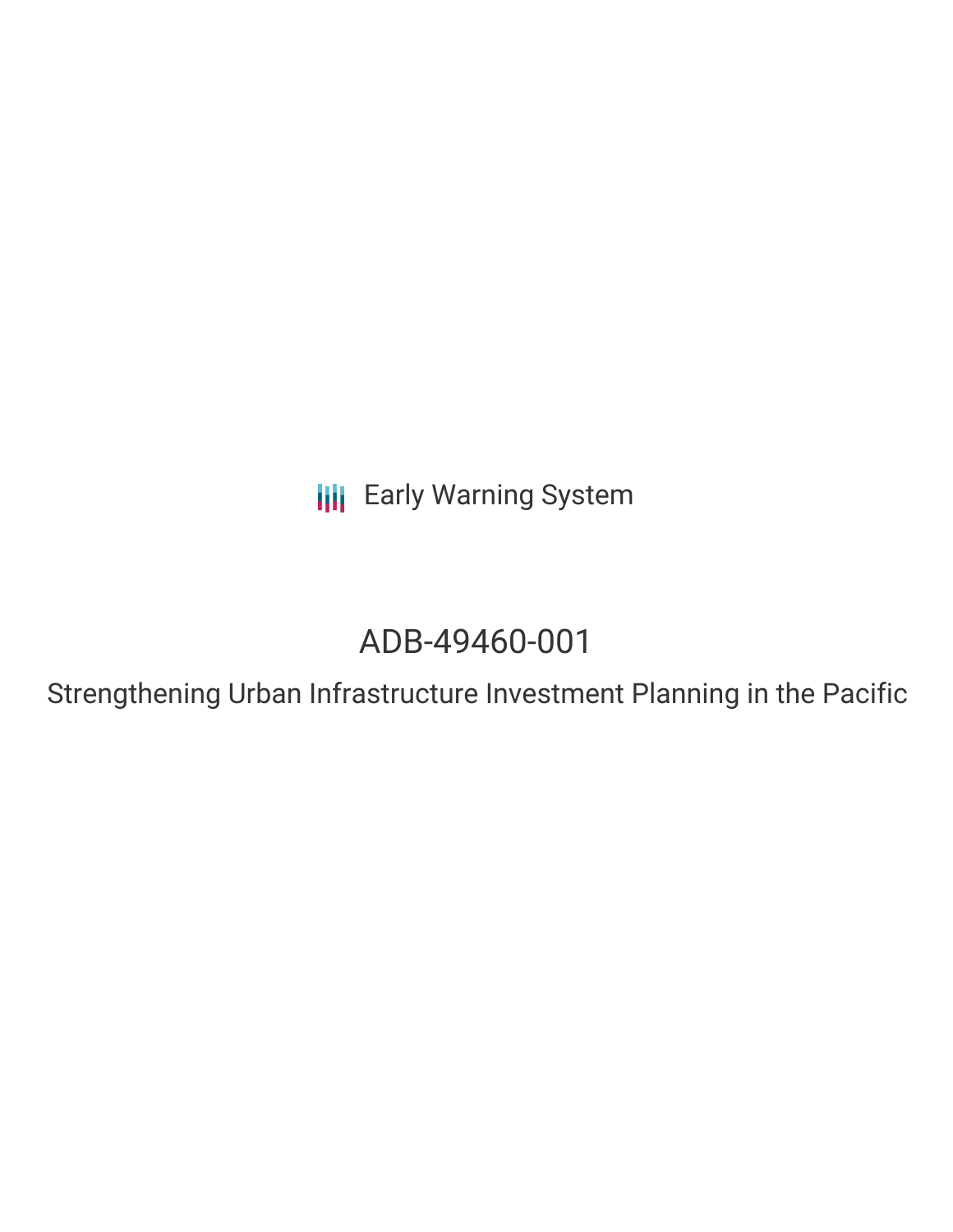

### **Quick Facts**

| <b>Financial Institutions</b>  | Asian Development Bank (ADB) |
|--------------------------------|------------------------------|
| <b>Status</b>                  | Approved                     |
| <b>Bank Risk Rating</b>        | B                            |
| <b>Voting Date</b>             | 2016-09-29                   |
| <b>Borrower</b>                | Regional                     |
| <b>Sectors</b>                 | <b>Water and Sanitation</b>  |
| <b>Investment Type(s)</b>      | <b>Advisory Services</b>     |
| <b>Investment Amount (USD)</b> | \$0.70 million               |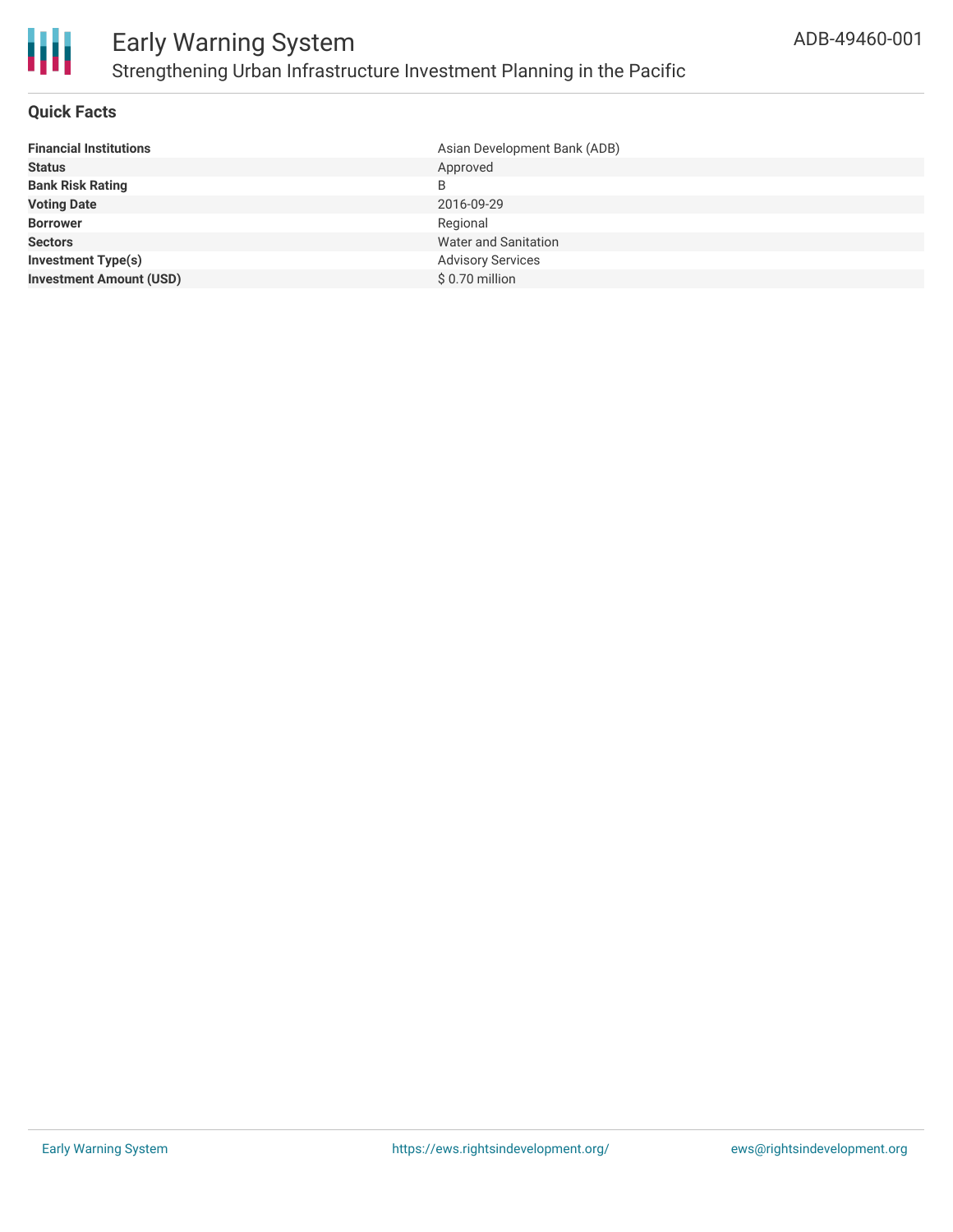

### **Project Description**

According to ADB website, the TA will provide assistance to Pacific DMCs on a demand-driven basis to better plan and prioritize urban investments that promote the development of inclusive, environmentally-sustainable and economically competitive urban centers in line with ADB's Urban Operational Plan 2012 2020. The TA will finance the development and/or updating of urban development strategies in target Pacific DMCs, as the basis for identifying priority urban sector investments. The TA will also leverage support from the Cities Development Initiative of Asia (CDIA) in those Pacific DMCs which already have urban investment plans in place, or National Infrastructure Investment Plans prepared with assistance from the Pacific Region Infrastructure Facility (PRIF). CDIA support will be used to prepare pre-feasibility studies for priority urban investments. The TA will also finance outreach activities in Pacific DMCs to link countries to CDIA. Pre-feasibility studies can then be used to potentially secure follow-on PPTA assistance.

The TA impact will be inclusive and environmentally sustainable growth in Pacific cities and towns. The TA outcome will be that investments to support more sustainable urban development are better planned.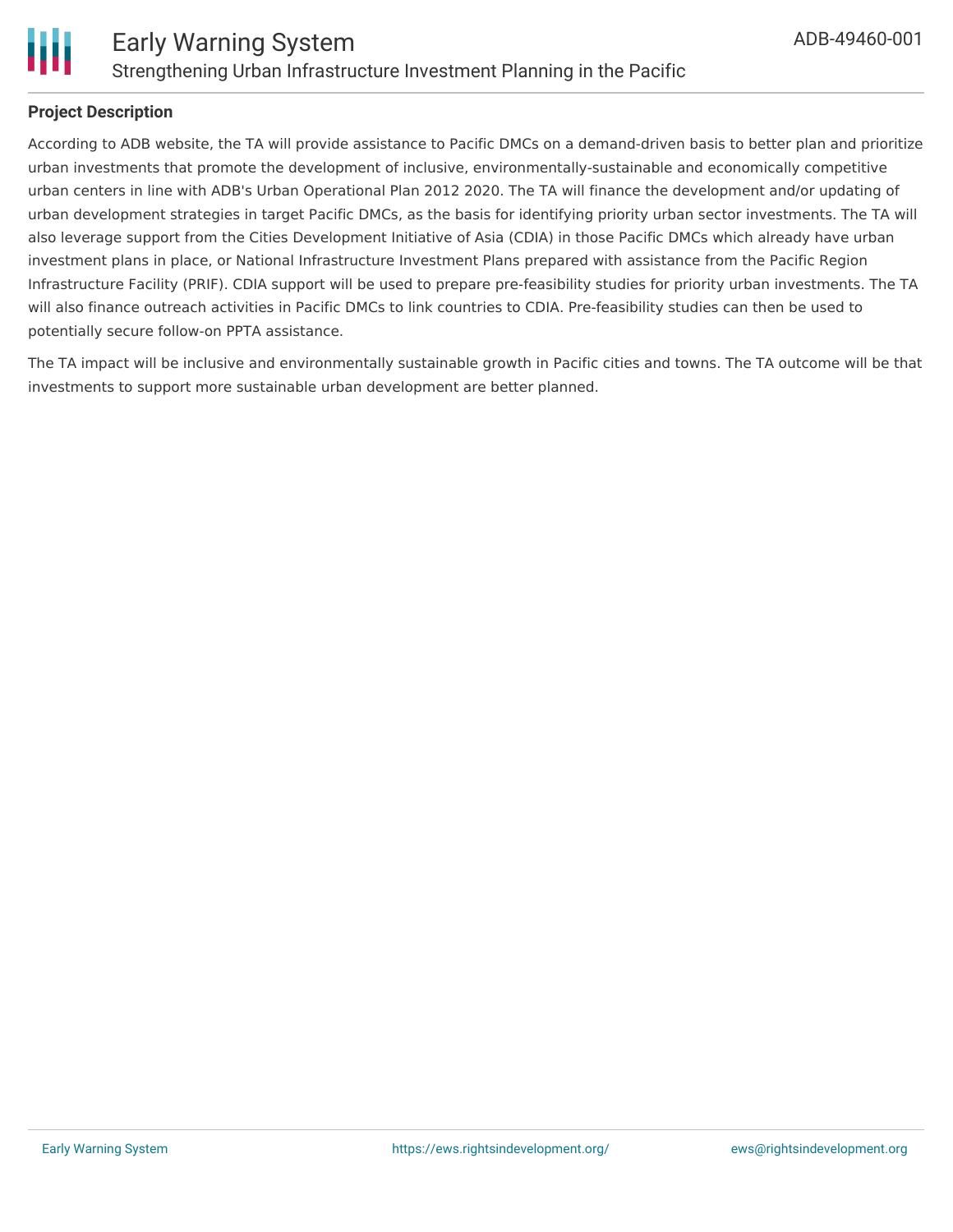

## Early Warning System Strengthening Urban Infrastructure Investment Planning in the Pacific

### **Investment Description**

Asian Development Bank (ADB)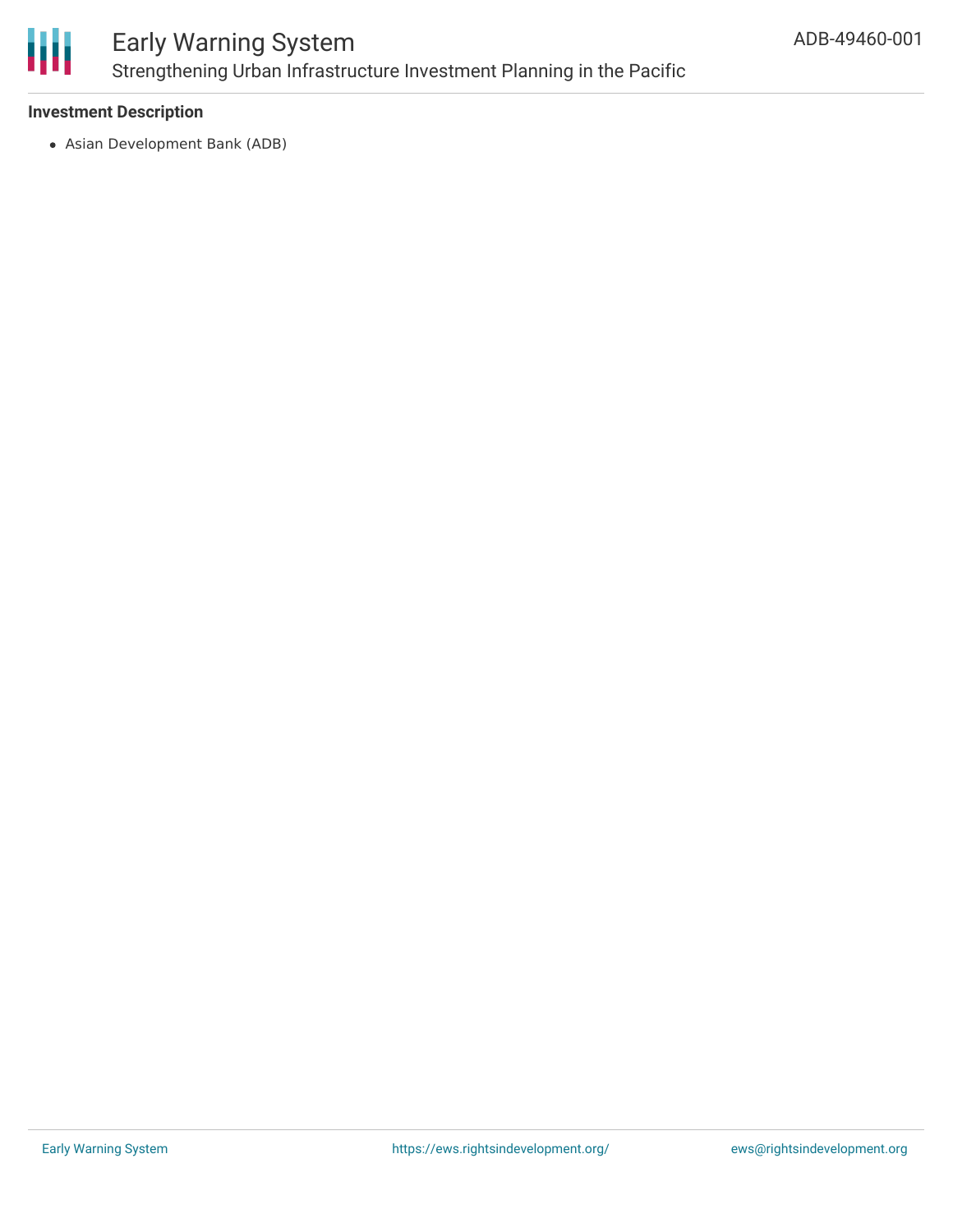

### **Contact Information**

Project Officer: Vicedo Ferrer, Maria Pacific Department, ADB No contact information provided at the time of disclosure.

#### ACCOUNTABILITY MECHANISM OF ADB

The Accountability Mechanism is an independent complaint mechanism and fact-finding body for people who believe they are likely to be, or have been, adversely affected by an Asian Development Bank-financed project. If you submit a complaint to the Accountability Mechanism, they may investigate to assess whether the Asian Development Bank is following its own policies and procedures for preventing harm to people or the environment. You can learn more about the Accountability Mechanism and how to file a complaint at: http://www.adb.org/site/accountability-mechanism/main